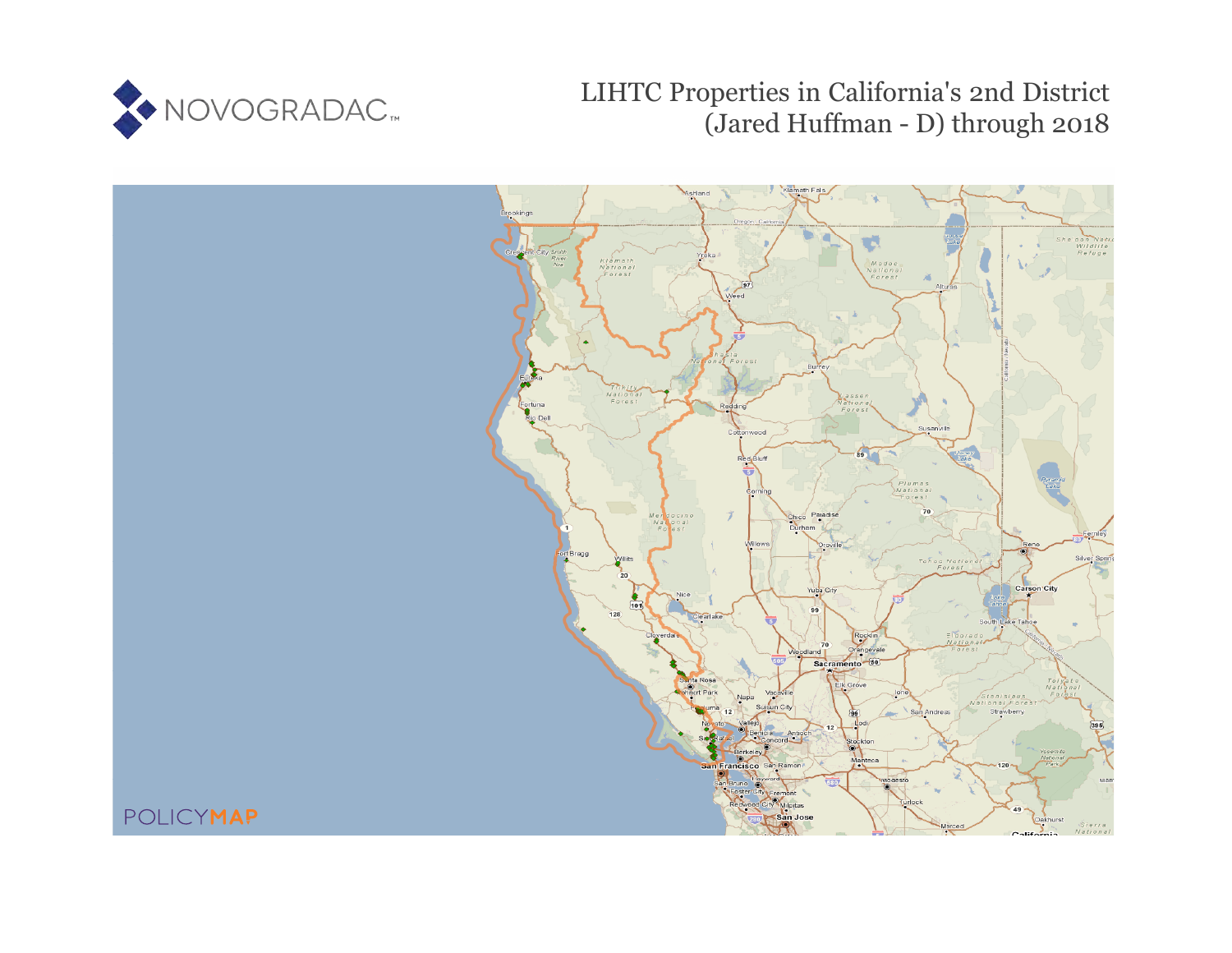| <b>Project Name</b>                                       | <b>Address</b>                                    | City              | <b>State</b> | <b>Zip Code</b> | <b>Nonprofit</b><br><b>Sponsor</b> | <b>Allocation</b><br>Year | <b>Annual</b><br><b>Allocated</b><br><b>Amount</b> |      | <b>Year Placed Construction Type</b><br>in Service | <b>Total</b><br><b>Units</b> | Low<br><b>Income</b><br><b>Units</b> | <b>Rent or</b><br><b>Income</b><br><b>Ceiling</b> | <b>Credit</b><br><b>Percentage</b>       | Tax-<br><b>Exempt</b><br><b>Bond</b> | <b>HUD Multi-</b><br>Family<br><b>Financing/Rental</b><br><b>Assistance</b> |
|-----------------------------------------------------------|---------------------------------------------------|-------------------|--------------|-----------------|------------------------------------|---------------------------|----------------------------------------------------|------|----------------------------------------------------|------------------------------|--------------------------------------|---------------------------------------------------|------------------------------------------|--------------------------------------|-----------------------------------------------------------------------------|
| <b>EUREKA SENIOR</b><br><b>HOUSING</b>                    | 735 W<br><b>EVERDING ST</b>                       | <b>EUREKA</b>     | CA           | 95503           | $\mathbf{No}$                      | 1998                      | \$68,115                                           | 1999 | New Construction                                   | 22                           | $22\,$                               | 60% AMGI                                          | 30 % present $\gamma_{\rm e s}$<br>value |                                      |                                                                             |
| <b>LONE PALM COURT</b>                                    | 840 C ST                                          | <b>SAN RAFAEL</b> | CA           | 94901           | No                                 | 1997                      | \$0                                                | 1999 | <b>New Construction</b>                            | 60                           | 24                                   |                                                   | Not<br>Indicated                         |                                      |                                                                             |
| <b>OAK GROVE APTS</b>                                     | 1578 GROVE ST HEALDSBURG                          |                   | CA           | 95448           | $\mathbf{No}$                      | 1997                      | \$774,213                                          | 1999 | <b>New Construction</b>                            | 81                           | 80                                   | 60% AMGI                                          | $70$ % present $\,$ No value             |                                      |                                                                             |
| PARK LAND SENIOR<br><b>APTS</b>                           | $\operatorname{\mathsf{ROSEWOOD\,DR}}$ HEALDSBURG |                   | CA           | 95448           | No                                 | 1998                      | \$182,178                                          | 1999 | New Construction                                   | 23                           | $\bf{22}$                            | 60% AMGI                                          | 70 % present $\,$ No $\,$<br>value       |                                      |                                                                             |
| WINDSOR PARK APTS 350 DUNCAN DR WINDSOR                   |                                                   |                   | CA           | 95492           | $\mathbf{N}\mathbf{o}$             | 1997                      | \$898,591                                          | 1999 | New Construction                                   | 79                           | 78                                   | 60% AMGI                                          | $70$ % present $_{\rm{No}}$              |                                      |                                                                             |
| ORCHARD MANOR<br><b>APTS</b>                              | $610$ N ORCHARD UKIAH<br>AVE                      |                   | CA           | 95482           | No                                 | 2002                      | \$133,127                                          | 2003 | Acquisition and Rehab 64                           |                              | 63                                   | 60% AMGI                                          | $30\,\%$ present $\,\mathrm{Yes}$ value  |                                      |                                                                             |
| ORCHARD VILLAGE                                           | 548 FORD ST                                       | <b>UKIAH</b>      | CA           | 95482           | $\mathbf{N}\mathbf{o}$             | 2002                      | \$102,682                                          | 2003 | Acquisition and Rehab 48                           |                              | 47                                   | 60% AMGI                                          | $30\,\%$ present $\,$ Yes value          |                                      |                                                                             |
| RIVER GARDENS APTS 421 S ST                               |                                                   | <b>FORT BRAGG</b> | CA           | 95437           | No                                 | 2002                      | \$86,542                                           | 2003 | Acquisition and Rehab 48                           |                              | 47                                   | $60\%$ AMGI                                       | $30\,\%$ present $\,$ Yes value          |                                      |                                                                             |
| <b>WINTER CREEK</b><br>VILLAGE                            | 9177 WINDSOR<br>RD                                | <b>WINDSOR</b>    | CA           | 95492           | $\rm No$                           | 2002                      | \$308,171                                          | 2003 | New Construction                                   | 41                           | 40                                   | 60% AMGI                                          | $30\,\%$ present $\,$ Yes value          |                                      |                                                                             |
| <b>HAMILTON</b><br>TRANSITIONAL<br><b>HOUSING PHASE I</b> | 71 TINKER WAY NOVATO                              |                   | CA           | 94949           | Yes                                | 2002                      | \$632,301                                          | 2003 | New Construction                                   | 59                           | 59                                   | $60\%$ AMGI                                       | $70$ % present $\,$ No value             |                                      |                                                                             |
| CAULFIELD LANE APTS <sup>1405</sup> CAULFIELD LN          |                                                   | <b>PETALUMA</b>   | CA           | 94954           | $\mathbf{N}\mathbf{o}$             | 1990                      | \$171,773                                          | 1992 | New Construction                                   | 22                           | $22\,$                               | 60% AMGI                                          | $70$ % present $\,$ No $\,$ value        |                                      |                                                                             |
| <b>CENTERTOWN APTS</b>                                    | 855 C ST                                          | <b>SAN RAFAEL</b> | CA           | 94901           | $\mathbf{N}\mathbf{o}$             | 1990                      | \$760,790                                          | 1992 | New Construction                                   | 60                           | $60\,$                               | 60% AMGI                                          | $70\,\%$ present $\,$ No value           |                                      |                                                                             |
| WASHINGTON CREEK 909 MARTIN<br><b>APTS</b>                | <b>CIR</b>                                        | PETALUMA          | CA           | 94952           | $\mathbf{N}\mathbf{o}$             | 1991                      | \$395,906                                          | 1993 | <b>New Construction</b>                            | 32                           | 31                                   | 60% AMGI                                          | $70\,\%$ present $\,$ No value           |                                      |                                                                             |

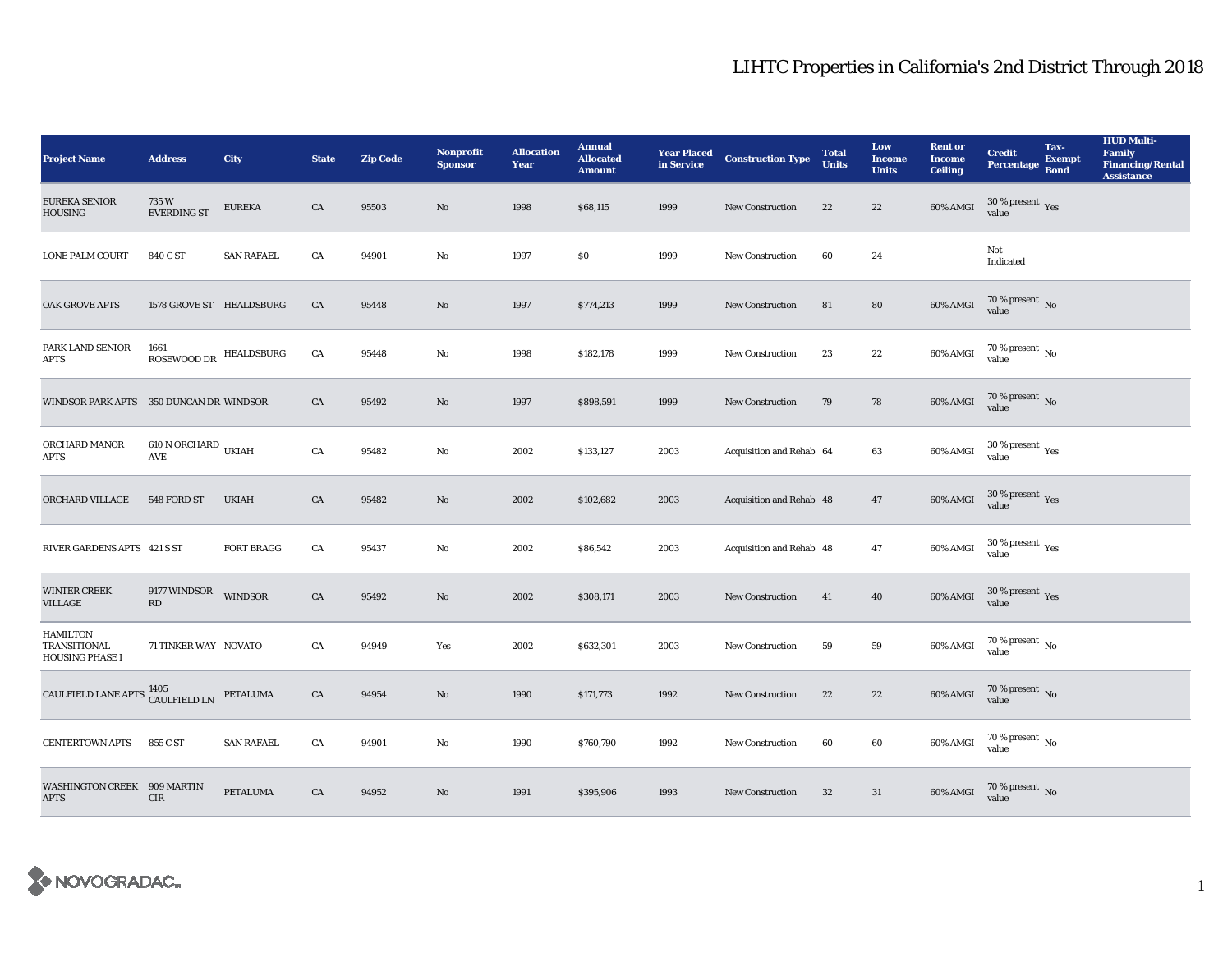| <b>Project Name</b>                                                        | <b>Address</b>                           | City                          | <b>State</b> | <b>Zip Code</b> | <b>Nonprofit</b><br><b>Sponsor</b> | <b>Allocation</b><br>Year | <b>Annual</b><br><b>Allocated</b><br><b>Amount</b> | <b>Year Placed<br/>in Service</b> | <b>Construction Type</b> | <b>Total</b><br><b>Units</b> | Low<br><b>Income</b><br><b>Units</b> | <b>Rent or</b><br><b>Income</b><br><b>Ceiling</b> | <b>Credit</b><br><b>Percentage</b>       | Tax-<br><b>Exempt</b><br><b>Bond</b> | <b>HUD Multi-</b><br>Family<br><b>Financing/Rental</b><br><b>Assistance</b> |
|----------------------------------------------------------------------------|------------------------------------------|-------------------------------|--------------|-----------------|------------------------------------|---------------------------|----------------------------------------------------|-----------------------------------|--------------------------|------------------------------|--------------------------------------|---------------------------------------------------|------------------------------------------|--------------------------------------|-----------------------------------------------------------------------------|
| LAVELL VILLAGE                                                             | 165 LAVELL<br><b>VILLAGE CIR</b>         | <b>SANTA ROSA</b>             | CA           | 95403           | No                                 | 1993                      | \$534,303                                          | 1993                              | New Construction         | 49                           | 49                                   | 60% AMGI                                          | 70 % present $\,$ No $\,$<br>value       |                                      |                                                                             |
| <b>FOREST WINDS 2</b>                                                      | 6697 OLD<br><b>REDWOOD</b><br><b>HWY</b> | <b>WINDSOR</b>                | ${\rm CA}$   | 95492           | $\rm No$                           | 1992                      | \$560,787                                          | 1994                              | <b>New Construction</b>  | 48                           | 48                                   | $60\%$ AMGI                                       | $70$ % present $\,$ No value             |                                      |                                                                             |
| <b>SOMMERHILL</b><br><b>TOWNHOMES</b>                                      | 30 NOVATO ST SAN RAFAEL                  |                               | CA           | 94901           | No                                 | 1998                      | \$257,242                                          | 1999                              | Acquisition and Rehab 39 |                              | 39                                   | 60% AMGI                                          | $70$ % present $\,$ No value             |                                      |                                                                             |
| <b>VINTAGE CHATEAU</b><br><b>SENIOR APTS</b>                               | 333 N<br><b>MCDOWELL</b><br><b>BLVD</b>  | <b>PETALUMA</b>               | ${\rm CA}$   | 94954           | $\rm No$                           | 2000                      | \$807,848                                          | 2000                              | <b>New Construction</b>  | 240                          | 238                                  | $60\%$ AMGI                                       | $30\,\%$ present $\,$ Yes value          |                                      |                                                                             |
| <b>CREEKSIDE AT</b><br><b>MEADOW PARK</b>                                  | <b>46 TINKER WAY NOVATO</b>              |                               | CA           | 94949           | No                                 | 2002                      | \$800,383                                          | 2004                              | New Construction         | 77                           | 76                                   | 60% AMGI                                          | $30\,\%$ present $\,$ $\rm Yes$<br>value |                                      |                                                                             |
| <b>VALLEJO STREET</b><br><b>SENIOR APTS</b>                                | 575 VALLEJO ST PETALUMA                  |                               | CA           | 94952           | No                                 | 1992                      | \$349,657                                          | 1994                              | <b>New Construction</b>  | 45                           | 45                                   | 60% AMGI                                          | $70$ % present $\,$ No value             |                                      |                                                                             |
| <b>CORONA RANCH</b>                                                        | 990 ELY RD N                             | PETALUMA                      | CA           | 94954           | No                                 | 1994                      | \$962,266                                          | 1994                              | <b>New Construction</b>  | 74                           | 74                                   | 60% AMGI                                          | $70$ % present $\,$ No value             |                                      |                                                                             |
| RIVERFIELD HOMES                                                           | <b>25 ADELINE</b><br><b>WAY</b>          | <b>HEALDSBURG</b>             | CA           | 95448           | No                                 | 1993                      | \$198,773                                          | 1995                              | New Construction         | 18                           | $17\,$                               | 60% AMGI                                          | $70$ % present $\,$ No value             |                                      |                                                                             |
| <b>OAK GLENN &amp;</b><br>OAKCREEK APTS (SITE 1299 LOCUST ST WILLITS<br>A) |                                          |                               | CA           | 95490           |                                    | 2011                      | $\bf{S0}$                                          | Insufficient<br>Data              | Not Indicated            | 69                           | $\bf{0}$                             |                                                   | Not<br>Indicated                         |                                      |                                                                             |
| ROHNER VILLAGE<br><b>APTS</b>                                              | 2065 DAVID<br><b>WAY</b>                 | <b>FORTUNA</b>                | CA           | 95540           |                                    | 2011                      | \$0                                                | Insufficient<br>Data              | Not Indicated            | 35                           | $\mathbf 0$                          |                                                   | Not<br>Indicated                         |                                      |                                                                             |
| <b>CANYON RUN APTS</b>                                                     | 1689 CANYON<br>$\rm RUN$                 | <b>HEALDSBURG</b>             | CA           | 95448           | $\mathbf{No}$                      | 2002                      | \$342,257                                          | 2001                              | <b>New Construction</b>  | $51\,$                       | ${\bf 50}$                           | 60% AMGI                                          | $30\,\%$ present $\,$ Yes value          |                                      |                                                                             |
| <b>MISTY VILLAGE APTS</b>                                                  | 2313<br>E AVE                            | MCKINLEYVILL MCKINLEYVILLE CA |              | 95519           | No                                 | 2000                      | \$102,856                                          | 2001                              | New Construction         | 24                           | 23                                   | 60% AMGI                                          | $30\,\%$ present $\,$ Yes value          |                                      |                                                                             |
| <b>OLD ELM VILLAGE</b>                                                     | 2 SANDY LN                               | <b>PETALUMA</b>               | CA           | 94952           | Yes                                | 1999                      | \$876,481                                          | 2001                              | <b>New Construction</b>  | 87                           | 68                                   | 60% AMGI                                          | $70\,\%$ present $\,$ No value           |                                      |                                                                             |

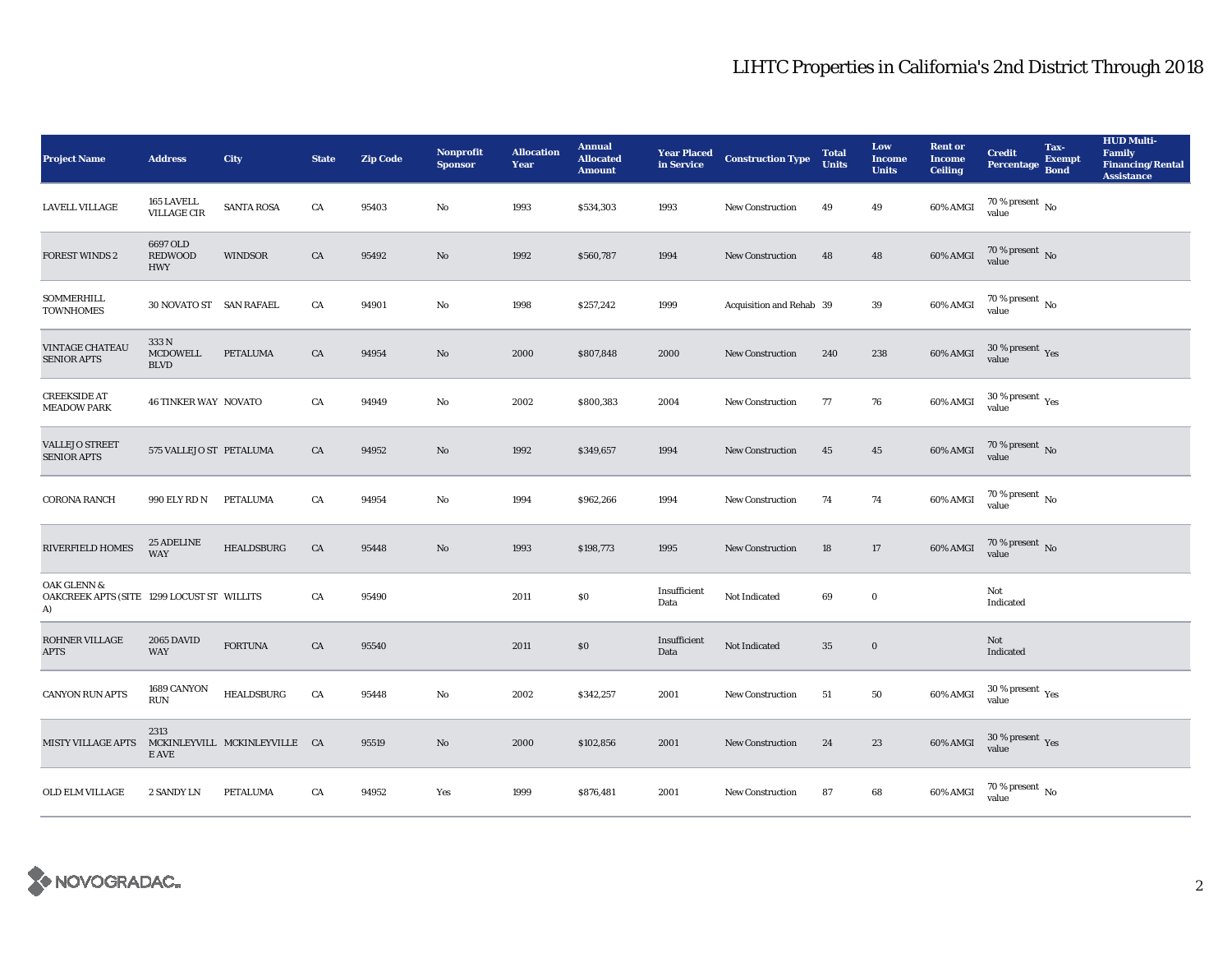| <b>Project Name</b>                                                                                    | <b>Address</b>                             | City                            | <b>State</b> | <b>Zip Code</b> | <b>Nonprofit</b><br><b>Sponsor</b> | <b>Allocation</b><br>Year | <b>Annual</b><br><b>Allocated</b><br><b>Amount</b> |      | <b>Year Placed Construction Type</b><br>in Service <b>Construction</b> Type | <b>Total</b><br><b>Units</b> | Low<br><b>Income</b><br><b>Units</b> | <b>Rent or</b><br><b>Income</b><br><b>Ceiling</b> | <b>Credit</b><br><b>Percentage</b>              | Tax-<br><b>Exempt</b><br><b>Bond</b> | <b>HUD Multi-</b><br>Family<br><b>Financing/Rental</b><br><b>Assistance</b> |
|--------------------------------------------------------------------------------------------------------|--------------------------------------------|---------------------------------|--------------|-----------------|------------------------------------|---------------------------|----------------------------------------------------|------|-----------------------------------------------------------------------------|------------------------------|--------------------------------------|---------------------------------------------------|-------------------------------------------------|--------------------------------------|-----------------------------------------------------------------------------|
| <b>SAN RAFAEL</b><br><b>COMMONS</b>                                                                    | 302 FOURTH ST SAN RAFAEL                   |                                 | CA           | 94901           | No                                 | 2001                      | \$204,391                                          | 2001 | Acquisition and Rehab 83                                                    |                              | 50                                   | 60% AMGI                                          | 30 % present $\,$ $\rm Yes$<br>value            |                                      |                                                                             |
| DOREATHA MITCHELL 52 TER DR<br><b>APTS</b>                                                             |                                            | <b>MARIN CITY</b>               | CA           | 94965           | $\mathbf{No}$                      | 1994                      | \$351,197                                          | 1996 | <b>New Construction</b>                                                     | 30                           | $\bf 29$                             | 60% AMGI                                          | $70$ % present $\,$ No value                    |                                      |                                                                             |
| <b>CECILIA PLACE</b>                                                                                   | 321 CECILIA<br><b>WAY</b>                  | <b>TIBURON</b>                  | CA           | 94920           | $\mathbf{N}\mathbf{o}$             | 1995                      | \$115,925                                          | 1997 | New Construction                                                            | 16                           | ${\bf 16}$                           | 60% AMGI                                          | $70$ % present $\,$ No value                    |                                      |                                                                             |
| <b>ROTARY VALLEY</b><br><b>SENIOR HOUSING</b>                                                          | <b>10 JEANNETTE</b><br>PRANDI WAY          | <b>SAN RAFAEL</b>               | CA           | 94903           | No                                 | 1996                      | \$697,458                                          | 1997 | <b>New Construction</b>                                                     | 80                           | ${\bf 80}$                           | 60% AMGI                                          | 70 % present $\,$ No $\,$<br>value <sup>-</sup> |                                      |                                                                             |
| REDWOOD CREEK<br><b>APTS</b>                                                                           |                                            | 1740 SUTTER RD MCKINLEYVILLE CA |              | 95519           | No                                 | 1989                      | \$89,769                                           | 1989 | Acquisition and Rehab 48                                                    |                              | 48                                   | 60% AMGI                                          | $70$ % present $\,$ No value                    |                                      |                                                                             |
| RIO DELL TERRACE<br><b>APTS</b>                                                                        | 325 CTR ST                                 | RIO DELL                        | ${\rm CA}$   | 95562           | $_{\rm No}$                        | 1989                      | \$40,683                                           | 1989 | Acquisition and Rehab 24                                                    |                              | 24                                   | 60% AMGI                                          | $70$ % present $\,$ No value                    |                                      |                                                                             |
| <b>WEAVER CREEK</b><br>SENIOR CENTER APTS RANCH RD                                                     | 80 BROWN S                                 | <b>WEAVERVILLE</b>              | CA           |                 | No                                 | 1989                      | \$79,846                                           | 1989 | Acquisition and Rehab 38                                                    |                              | 38                                   | 60% AMGI                                          | $70$ % present $\,$ No value                    |                                      |                                                                             |
| <b>BELVEDERE PLACE</b><br><b>APTS</b>                                                                  | 162 BELVEDERE $\,$ SAN RAFAEL<br>ST        |                                 | ${\rm CA}$   | 94901           | $\mathbf{No}$                      | 2002                      | \$170,813                                          | 2002 | Acquisition and Rehab 26                                                    |                              | $\bf 25$                             | 60% AMGI                                          | $30\,\%$ present $\,\mathrm{Yes}$ value         |                                      |                                                                             |
| $\begin{array}{lll} \text{SUMMERCREEK PLACE} & \text{1636} \text{ MYRTLE} \\ \text{AVE} & \end{array}$ |                                            | <b>EUREKA</b>                   | CA           | 95501           | No                                 | 2000                      | \$220,753                                          | 2002 | <b>New Construction</b>                                                     | 40                           | 31                                   | 60% AMGI                                          | $70$ % present $_{\rm{No}}$                     |                                      |                                                                             |
| VILLAS AT HAMILTON<br><b>SENIOR APTS</b>                                                               | 410 S PALM DR NOVATO                       |                                 | ${\rm CA}$   | 94949           | No                                 | 2002                      | \$761,820                                          | 2002 | Acquisition and Rehab 129                                                   |                              | 127                                  | 60% AMGI                                          | $30\,\%$ present $\,$ $\rm{Yes}$<br>value       |                                      |                                                                             |
| PARK LANE<br><b>APARTMENTS</b>                                                                         | $109\,$ MAGNOLIA PETALUMA<br><b>AVENUE</b> |                                 | CA           | 94952           | No                                 | 2015                      | \$831,666                                          | 2016 | Acquisition and Rehab 90                                                    |                              | 89                                   | 60% AMGI                                          | 30 % present<br>value                           |                                      | Yes                                                                         |
| BAYVIEW COURTYARD<br><b>APTS</b>                                                                       | 550 UNION ST ARCATA                        |                                 | ${\rm CA}$   | 95521           | No                                 | 1999                      | \$105,225                                          | 1998 | <b>New Construction</b>                                                     | 30                           | $\bf 29$                             | 60% AMGI                                          | $30\,\%$ present $\,$ Yes value                 |                                      |                                                                             |
| BODEGA HILLS APTS 121 W HILLS CIR SEBASTOPOL                                                           |                                            |                                 | CA           | 95472           | N <sub>o</sub>                     | 1996                      | \$260,190                                          | 1998 | <b>New Construction</b>                                                     | 24                           | 24                                   | 60% AMGI                                          | $70\,\%$ present $\,$ No value                  |                                      |                                                                             |

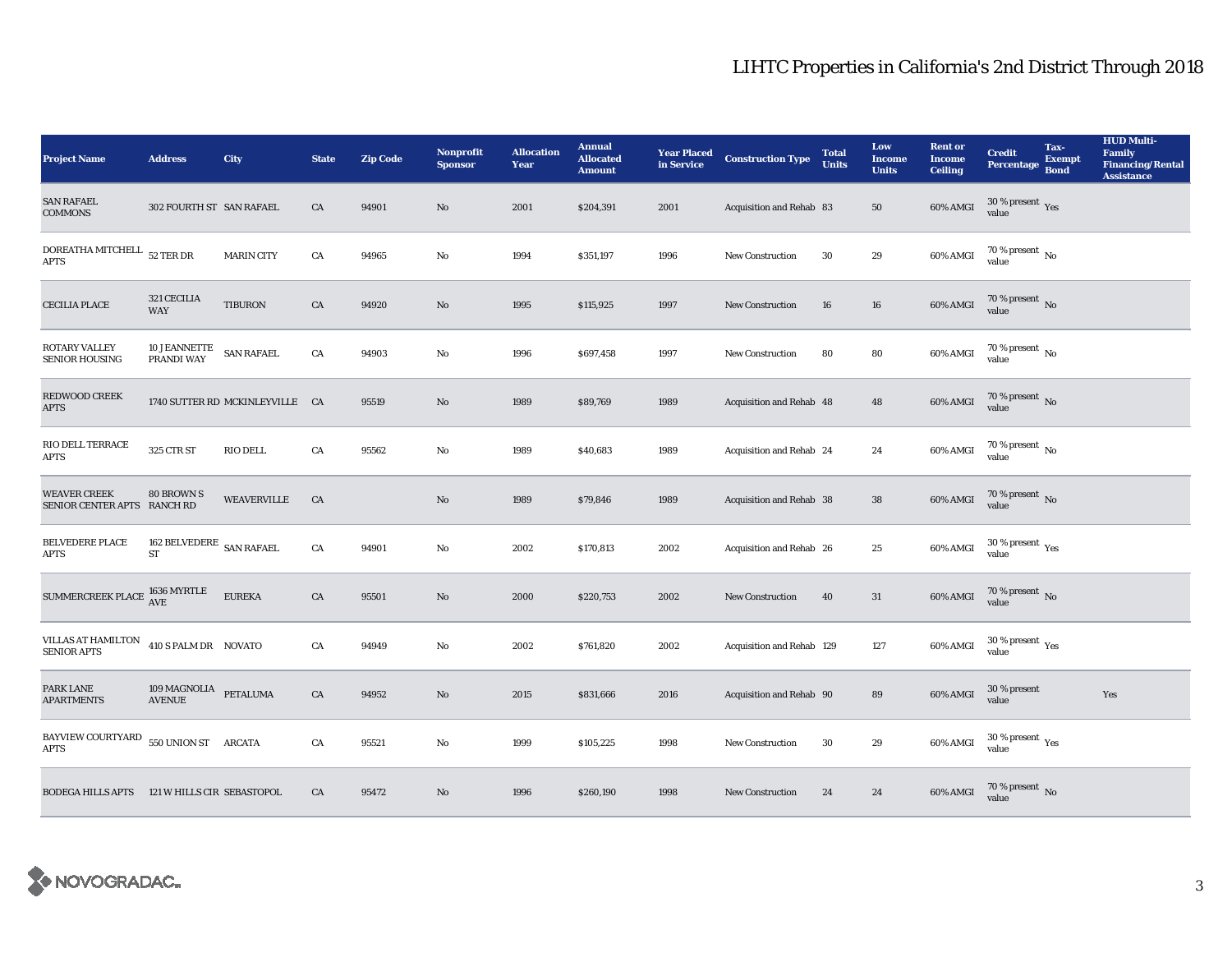| <b>Project Name</b>                                               | <b>Address</b>                         | City                          | <b>State</b> | <b>Zip Code</b> | <b>Nonprofit</b><br><b>Sponsor</b> | <b>Allocation</b><br>Year | <b>Annual</b><br><b>Allocated</b><br><b>Amount</b> |      | <b>Year Placed Construction Type</b><br>in Service | <b>Total</b><br><b>Units</b> | Low<br><b>Income</b><br><b>Units</b> | <b>Rent or</b><br><b>Income</b><br><b>Ceiling</b> | <b>Credit</b><br><b>Percentage</b>            | Tax-<br><b>Exempt</b><br><b>Bond</b> | <b>HUD Multi-</b><br>Family<br><b>Financing/Rental</b><br><b>Assistance</b> |
|-------------------------------------------------------------------|----------------------------------------|-------------------------------|--------------|-----------------|------------------------------------|---------------------------|----------------------------------------------------|------|----------------------------------------------------|------------------------------|--------------------------------------|---------------------------------------------------|-----------------------------------------------|--------------------------------------|-----------------------------------------------------------------------------|
| <b>VALLEJO STREET</b><br><b>SENIOR APTS</b>                       | 579 VALLEJO ST PETALUMA                |                               | CA           | 94952           | $\mathbf{No}$                      | 1996                      | \$326,663                                          | 1998 | <b>New Construction</b>                            | 40                           | 40                                   | 60% AMGI                                          | 70 % present $\hbox{~No}$<br>value            |                                      |                                                                             |
| <b>FIRESIDE APTS</b>                                              | 115 SHORELINE MILL VALLEY HWY          |                               | ${\rm CA}$   | 94941           |                                    | 2006                      | \$564,812                                          | 2009 | <b>New Construction</b>                            | 50                           | $\bf 49$                             | 60% AMGI                                          | $30\ \%$ present $\ \ \gamma_{\rm e s}$ value |                                      |                                                                             |
| PETALUMA AVENUE<br><b>HOMES</b>                                   | 565 PETALUMA $$\sf SEBASTOPOL$$<br>AVE |                               | CA           | 95472           | Yes                                | 2007                      | \$1,043,213                                        | 2009 | <b>New Construction</b>                            | 45                           | 44                                   | 60% AMGI                                          | $70$ % present $\,$ No value                  |                                      |                                                                             |
| <b>HAMILTON</b><br><b>TRANSITIONAL</b><br><b>HOUSING PHASE II</b> | 122 BOLLING<br>CIR                     | <b>NOVATO</b>                 | ${\rm CA}$   | 94949           | Yes                                | 2004                      | \$464,985                                          | 2005 | New Construction                                   | 41                           | 41                                   | 60% AMGI                                          | $70$ % present $\,$ No value                  |                                      |                                                                             |
| POINT REYES<br><b>AFFORDABLE</b><br><b>HOUSING</b>                | <b>12 GIACOMINI</b><br>RD              | POINT REYES<br><b>STATION</b> | CA           | 94956           | $\mathbf{No}$                      | 2003                      | \$317,074                                          | 2005 | New Construction                                   | $27\,$                       | $\bf 26$                             | 60% AMGI                                          | $30\,\%$ present $\,\mathrm{Yes}$ value       |                                      |                                                                             |
| <b>WYNDOVER APTS</b>                                              | 809 DIABLO<br>AVE                      | <b>NOVATO</b>                 | CA           | 94947           | No                                 | 2004                      | \$747,773                                          | 2005 | Acquisition and Rehab 136                          |                              | 135                                  | 60% AMGI                                          | $30\,\%$ present $\,$ Yes value               |                                      |                                                                             |
| FITCH MOUNTAIN<br><b>TERRACE II</b>                               | 710 S FITCH<br>MOUNTAIN RD             | HEALDSBURG                    | CA           | 95448           | No                                 | 1989                      | \$105,209                                          | 1990 | Acquisition and Rehab 20                           |                              | 20                                   | 60% AMGI                                          | 70 % present $\,$ No $\,$<br>value            |                                      |                                                                             |
| <b>MOURA SENIOR</b><br><b>HOUSING</b>                             | 400 S ST                               | <b>FORT BRAGG</b>             | CA           | 95437           | No                                 | 1989                      | \$68,404                                           | 1990 | Acquisition and Rehab 38                           |                              | 38                                   | 60% AMGI                                          | $70$ % present $\,$ No value                  |                                      |                                                                             |
| POINT ARENA<br><b>VILLAGE APTS</b>                                | PO BOX 709                             | POINT ARENA                   | CA           | 95468           | No                                 | 1989                      | \$58,859                                           | 1990 | Acquisition and Rehab 26                           |                              | 26                                   | 60% AMGI                                          | $70\,\%$ present $\,$ No value                |                                      |                                                                             |
| REDWOOD COURT<br><b>APTS</b>                                      | 2040 JENNY LN FORTUNA                  |                               | CA           | 95540           | No                                 | 1987                      | \$90,973                                           | 1990 | <b>New Construction</b>                            | $\bf{0}$                     | $\bf{0}$                             | 60% AMGI                                          | $70\,\%$ present $\,$ No value                |                                      |                                                                             |
| $\sf CLOVERDALE$ $\sf GARDEN$<br><b>APTS</b>                      | 18 CLARK AVE CLOVERDALE                |                               | CA           | 95425           | No                                 | 1989                      | \$76,725                                           | 1991 | Acquisition and Rehab 34                           |                              | 34                                   | 60% AMGI                                          | $70\,\%$ present $\,$ No value                |                                      |                                                                             |
| LARKSPUR CREEKSIDE $_{PL}^{26}$ EDGEWATER LARKSPUR                |                                        |                               | ${\rm CA}$   | 94939           | No                                 | 1989                      | \$260,118                                          | 1991 | Acquisition and Rehab 28                           |                              | 28                                   | $60\%$ AMGI                                       | $70\,\%$ present $\,$ No value                |                                      |                                                                             |
| <b>DRAKE'S WAY APTS</b>                                           | DRAKE'S WAY LARKSPUR                   |                               | CA           |                 |                                    | 2007                      | \$369,149                                          | 2009 | <b>New Construction</b>                            | 24                           | 23                                   | 60% AMGI                                          | $30\,\%$ present $\,\mathrm{Yes}$ value       |                                      |                                                                             |

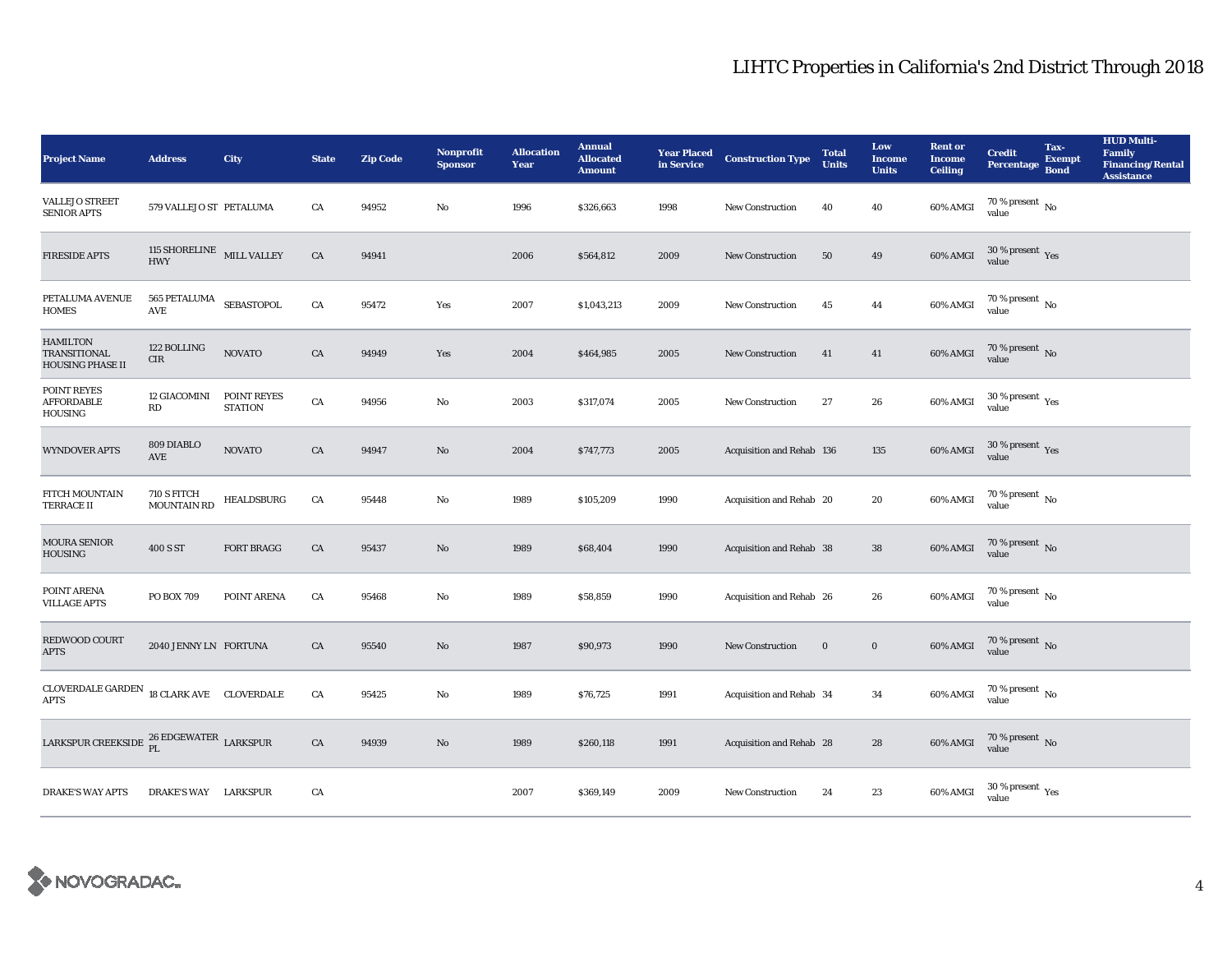| <b>Project Name</b>                          | <b>Address</b>                       | City                           | <b>State</b> | <b>Zip Code</b> | Nonprofit<br><b>Sponsor</b> | <b>Allocation</b><br>Year | <b>Annual</b><br><b>Allocated</b><br><b>Amount</b> |      | <b>Year Placed Construction Type</b><br>in Service | <b>Total</b><br><b>Units</b> | Low<br><b>Income</b><br><b>Units</b> | <b>Rent or</b><br><b>Income</b><br><b>Ceiling</b> | <b>Credit</b><br><b>Percentage</b>      | Tax-<br><b>Exempt</b><br><b>Bond</b> | <b>HUD Multi-</b><br>Family<br><b>Financing/Rental</b><br><b>Assistance</b> |
|----------------------------------------------|--------------------------------------|--------------------------------|--------------|-----------------|-----------------------------|---------------------------|----------------------------------------------------|------|----------------------------------------------------|------------------------------|--------------------------------------|---------------------------------------------------|-----------------------------------------|--------------------------------------|-----------------------------------------------------------------------------|
| <b>FOSS CREEK COURT</b>                      | 40 W GRANT ST HEALDSBURG             |                                | CA           | 95448           | No                          | 2008                      | \$1,497,288                                        | 2010 | <b>New Construction</b>                            | 64                           | 63                                   | 60% AMGI                                          | 70 % present $\hbox{~No}$<br>value      |                                      |                                                                             |
| <b>BAY VISTA AT</b><br><b>MEADOW PARK</b>    | <b>5 HUTCHINS</b><br>WAY             | <b>NOVATO</b>                  | CA           | 94949           | $\rm No$                    | 2004                      | \$2,303,803                                        | 2006 | New Construction                                   | 220                          | 218                                  | 60% AMGI                                          | $30\,\%$ present $\,$ Yes value         |                                      |                                                                             |
| <b>DIVINE SENIOR APTS</b>                    | 133<br>HEALDSBURG CLOVERDALE<br>AVE  |                                | CA           | 95425           | $\mathbf{N}\mathbf{o}$      | 2005                      | \$176,961                                          | 2006 | Acquisition and Rehab 32                           |                              | 31                                   | 60% AMGI                                          | $30\,\%$ present $\,$ Yes value         |                                      |                                                                             |
| <b>LARKFIELD OAKS</b>                        | 524 AIRPORT<br><b>BLVD</b>           | <b>SANTA ROSA</b>              | CA           | 95403           | No                          | 2005                      | \$654,572                                          | 2006 | <b>New Construction</b>                            | 56                           | ${\bf 55}$                           | 60% AMGI                                          | $30\,\%$ present $\,\mathrm{Yes}$ value |                                      |                                                                             |
| DUNCAN PLACE APTS 301 CYPRESS ST FORT BRAGG  |                                      |                                | CA           | 95437           | No                          | 2005                      | \$129,675                                          | 2006 | Acquisition and Rehab 44                           |                              | 43                                   | 60% AMGI                                          | $30\,\%$ present $\,\mathrm{Yes}$ value |                                      |                                                                             |
| RIDGEWAY APTS                                | 141 DONAHUE<br><b>ST</b>             | <b>MARIN CITY</b>              | ${\rm CA}$   | 94965           | $\mathbf{No}$               | 2009                      | \$1,332,970                                        | 2010 | Acquisition and Rehab 225                          |                              | 223                                  | 60% AMGI                                          | $30\,\%$ present $\,\mathrm{Yes}$ value |                                      | $\rm No$                                                                    |
| DUANE HILL TERRACE                           | $600\,\mathrm{N}$ ORCHARD AVE        | <b>UKIAH</b>                   | CA           | 95482           | Yes                         | 2008                      | \$370,015                                          | 2011 | <b>New Construction</b>                            | $32\,$                       | $32\phantom{.0}$                     | 60% AMGI                                          | $30\,\%$ present $\,\mathrm{Yes}$ value |                                      | $\rm No$                                                                    |
| $\operatorname{EDGEWATER}$ PLACE II          | $10$ EDGEWATER $\,$ LARKSPUR $\,$ PL |                                | ${\rm CA}$   | 94939           | $\rm No$                    | 2006                      | \$156,091                                          | 2007 | Acquisition and Rehab 28                           |                              | 27                                   | 60% AMGI                                          | $30\,\%$ present $\,\mathrm{Yes}$ value |                                      |                                                                             |
| FORTUNA FAMILY<br><b>APTS</b>                | 2040<br>STOCKTON CT                  | <b>FORTUNA</b>                 | CA           | 95540           | No                          | 2005                      | \$262,814                                          | 2007 | <b>New Construction</b>                            | 24                           | 24                                   | 60% AMGI                                          | $30\,\%$ present $\,$ Yes value         |                                      |                                                                             |
| MARTINELLI HOUSE                             | 1327 LINCOLN<br>$\operatorname{AVE}$ | <b>SAN RAFAEL</b>              | ${\rm CA}$   | 94901           | Yes                         | 2006                      | \$348,916                                          | 2007 | Acquisition and Rehab 66                           |                              | 64                                   | 60% AMGI                                          | $30$ % present $\,$ $\rm Yes$<br>value  |                                      | Yes                                                                         |
| <b>SAN CLEMENTE</b><br><b>FAMILY HOUSING</b> | 33 SAN<br><b>CLEMENTE DR</b>         | CORTE MADERA CA                |              | 94925           | No                          | 2005                      | \$1,178,981                                        | 2007 | <b>New Construction</b>                            | 79                           | 78                                   | 60% AMGI                                          | $30\,\%$ present $\,$ Yes value         |                                      |                                                                             |
| <b>SEABREEZE APTS</b>                        | ${\rm ST}$                           | 1045 E CONDOR CRESCENT CITY CA |              | 95531           | No                          | 2006                      | \$244,155                                          | 2007 | Acquisition and Rehab 56                           |                              | ${\bf 55}$                           | 60% AMGI                                          | $30$ % present $\,$ Yes value           |                                      |                                                                             |
| <b>SEAGULL VILLA APTS</b>                    | 655 PACIFIC<br><b>AVE</b>            | CRESCENT CITY CA               |              | 95531           | N <sub>o</sub>              | 2006                      | \$201,495                                          | 2007 | Acquisition and Rehab 50                           |                              | 49                                   | 60% AMGI                                          | $30\,\%$ present $\,$ Yes value         |                                      |                                                                             |

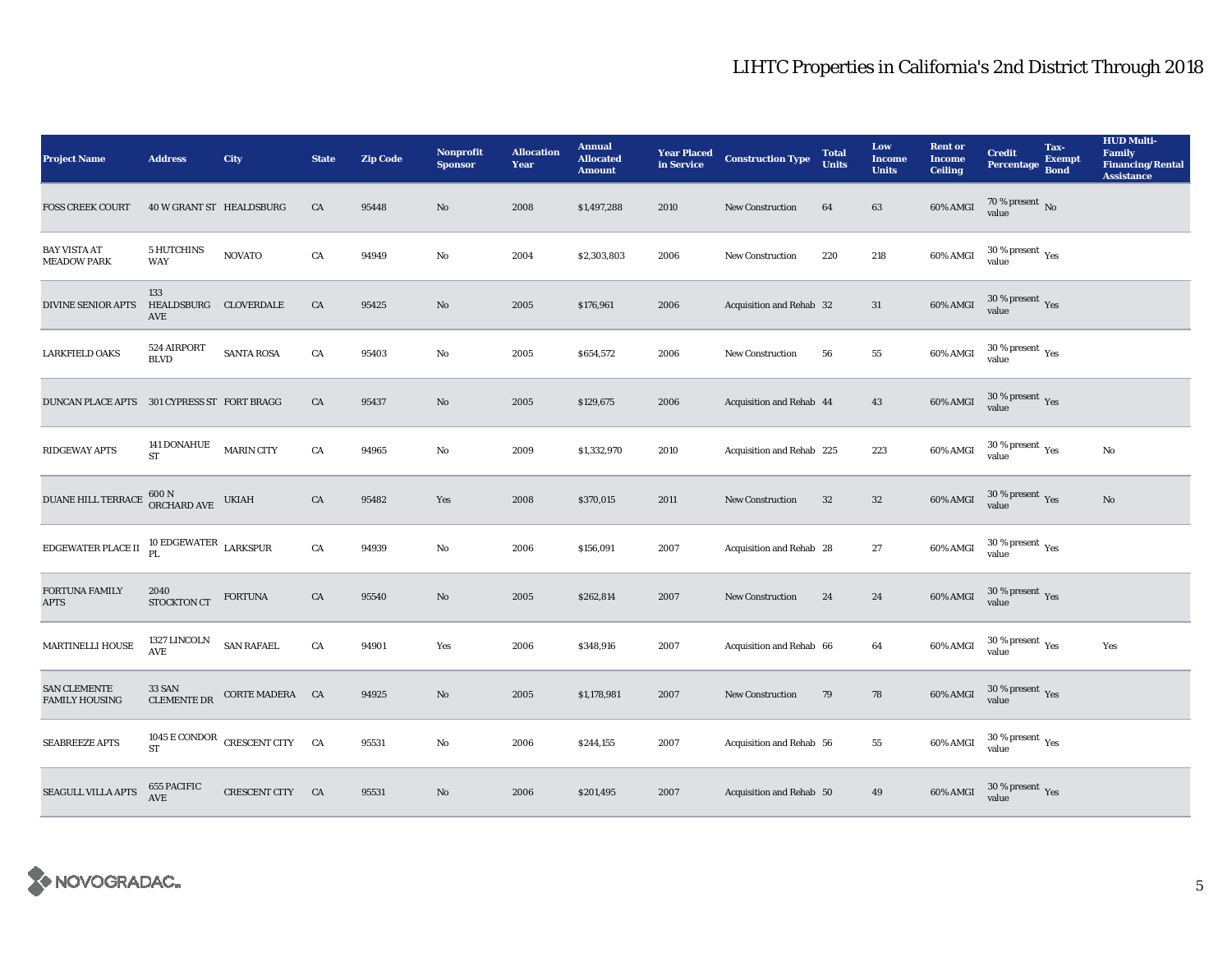| <b>Project Name</b>                                      | <b>Address</b>                     | City             | <b>State</b> | <b>Zip Code</b> | <b>Nonprofit</b><br><b>Sponsor</b> | <b>Allocation</b><br>Year | <b>Annual</b><br><b>Allocated</b><br><b>Amount</b> | <b>Year Placed<br/>in Service</b> | <b>Construction Type</b> | <b>Total</b><br><b>Units</b> | Low<br><b>Income</b><br><b>Units</b> | <b>Rent or</b><br><b>Income</b><br><b>Ceiling</b> | <b>Credit</b><br><b>Percentage</b>                    | Tax-<br><b>Exempt</b><br><b>Bond</b> | <b>HUD Multi-</b><br><b>Family</b><br><b>Financing/Rental</b><br><b>Assistance</b> |
|----------------------------------------------------------|------------------------------------|------------------|--------------|-----------------|------------------------------------|---------------------------|----------------------------------------------------|-----------------------------------|--------------------------|------------------------------|--------------------------------------|---------------------------------------------------|-------------------------------------------------------|--------------------------------------|------------------------------------------------------------------------------------|
| <b>TOUSSIN SENIOR</b><br><b>APRTMENTS</b>                | <b>10 TOUSSIN AVE KENTFIELD</b>    |                  | CA           | 94904           | Yes                                | 2009                      | \$301,078                                          | 2011                              | <b>New Construction</b>  | 13                           | 13                                   | 60% AMGI                                          | 70 % present $\,$ No $\,$<br>value                    |                                      |                                                                                    |
| WINDSOR REDWOODS                                         | 100 KENDALL<br>WAY                 | <b>WINDSOR</b>   | ${\rm CA}$   | 95492           | Yes                                | 2009                      | \$1,035,846                                        | 2011                              | New Construction         | 65                           | $\bf{64}$                            | 60% AMGI                                          | $70$ % present $\,$ No value                          |                                      |                                                                                    |
| PLAZA POINT                                              | 971 EIGHTH ST ARCATA               |                  | CA           | 95521           | No                                 | 2010                      | \$480,000                                          | 2012                              | <b>New Construction</b>  | 28                           | $\bf 28$                             | 60% AMGI                                          | $70$ % present $\,$ No value                          |                                      | No                                                                                 |
| <b>SUMMER PARK APTS</b>                                  | 1500 SUMMER<br>PARK CT             | CRESCENT CITY    | CA           | 95531           | No                                 | 2011                      | \$478,545                                          | 2012                              | New Construction         | 56                           | ${\bf 56}$                           | 60% AMGI                                          | $30\,\%$ present $\,$ $\rm Yes$<br>value              |                                      | $\mathbf{N}\mathbf{o}$                                                             |
| <b>COURTYARDS AT</b><br><b>ARCATA II</b>                 | 3110 BOYD RD ARCATA                |                  | CA           | 95521           | No                                 | 2005                      | \$399,763                                          | 2007                              | <b>New Construction</b>  | 36                           | ${\bf 36}$                           | 60% AMGI                                          | $30\,\%$ present $\,$ Yes value                       |                                      |                                                                                    |
| TOTEM VILLA APTS                                         | 1085 US HWY<br>101 N               | CRESCENT CITY CA |              | 95531           | No                                 | 2006                      | \$172,934                                          | 2007                              | Acquisition and Rehab 38 |                              | 37                                   | 60% AMGI                                          | $30\,\%$ present $\,$ Yes value                       |                                      |                                                                                    |
| UKIAH TERRACE APTS 1164 MULBERRY UKIAH<br><b>PHASE I</b> | ${\rm ST}$                         |                  | CA           | 95482           | No                                 | 2007                      | \$186,777                                          | 2007                              | Acquisition and Rehab 41 |                              | 40                                   | 60% AMGI                                          | $30\,\%$ present $\,$ $\rm Yes$<br>value              |                                      |                                                                                    |
| <b>MURRAY APTS</b>                                       | 1423 REASOR<br>RD                  | MCKINLEYVILLE CA |              | 95519           |                                    | 2007                      | \$129,204                                          | 2008                              | Acquisition and Rehab 50 |                              | 49                                   | 60% AMGI                                          | $30\,\%$ present $\,$ Yes value                       |                                      |                                                                                    |
| CASA GRANDE SENIOR 400 CASA<br><b>APTS</b>               | <b>GRANDE RD</b>                   | <b>PETALUMA</b>  | ${\rm CA}$   | 94954           |                                    | 2007                      | \$788,689                                          | 2008                              | New Construction         | 58                           | 57                                   | 60% AMGI                                          | $30\,\%$ present $\,$ $\rm{Yes}$<br>value             |                                      |                                                                                    |
| EUREKA FAMILY<br><b>HOUSING</b>                          | 615W<br>HAWTHORNE<br>ST            | <b>EUREKA</b>    | CA           | 95501           |                                    | 2007                      | \$310,428                                          | 2008                              | Acquisition and Rehab 50 |                              | ${\bf 50}$                           | <b>60% AMGI</b>                                   | $30\,\%$ present $\,$ Yes value                       |                                      |                                                                                    |
| <b>WARNER CREEK</b><br><b>SENIOR HOUSING</b>             | 806 DIABLO<br>AVE                  | <b>NOVATO</b>    | ${\rm CA}$   | 94947           | Yes                                | 2011                      | \$791,758                                          | 2012                              | New Construction         | 61                           | $60\,$                               | 60% AMGI                                          | 30 % present $\rm\thinspace\gamma_{\rm e s}$<br>value |                                      | Yes                                                                                |
| VINTAGE CHATEAU II                                       | 325 N<br>MCDOWELL<br><b>BLVD</b>   | PETALUMA         | CA           | 94954           | Yes                                | 2011                      | \$560,897                                          | 2012                              | <b>New Construction</b>  | 68                           | 67                                   | $60\%$ AMGI                                       | $30\,\%$ present $\,$ Yes value                       |                                      | $\rm No$                                                                           |
| <b>OAK GLENN &amp;</b><br><b>OAKCREEK APTS</b>           | $300$ CREEKSIDE $\,$ WILLITS<br>DR |                  | CA           | 95490           | Yes                                | 2011                      | \$433,285                                          | 2012                              | Acquisition and Rehab 69 |                              | 67                                   | 60% AMGI                                          | $70\,\%$ present $\,$ No value                        |                                      | Yes                                                                                |

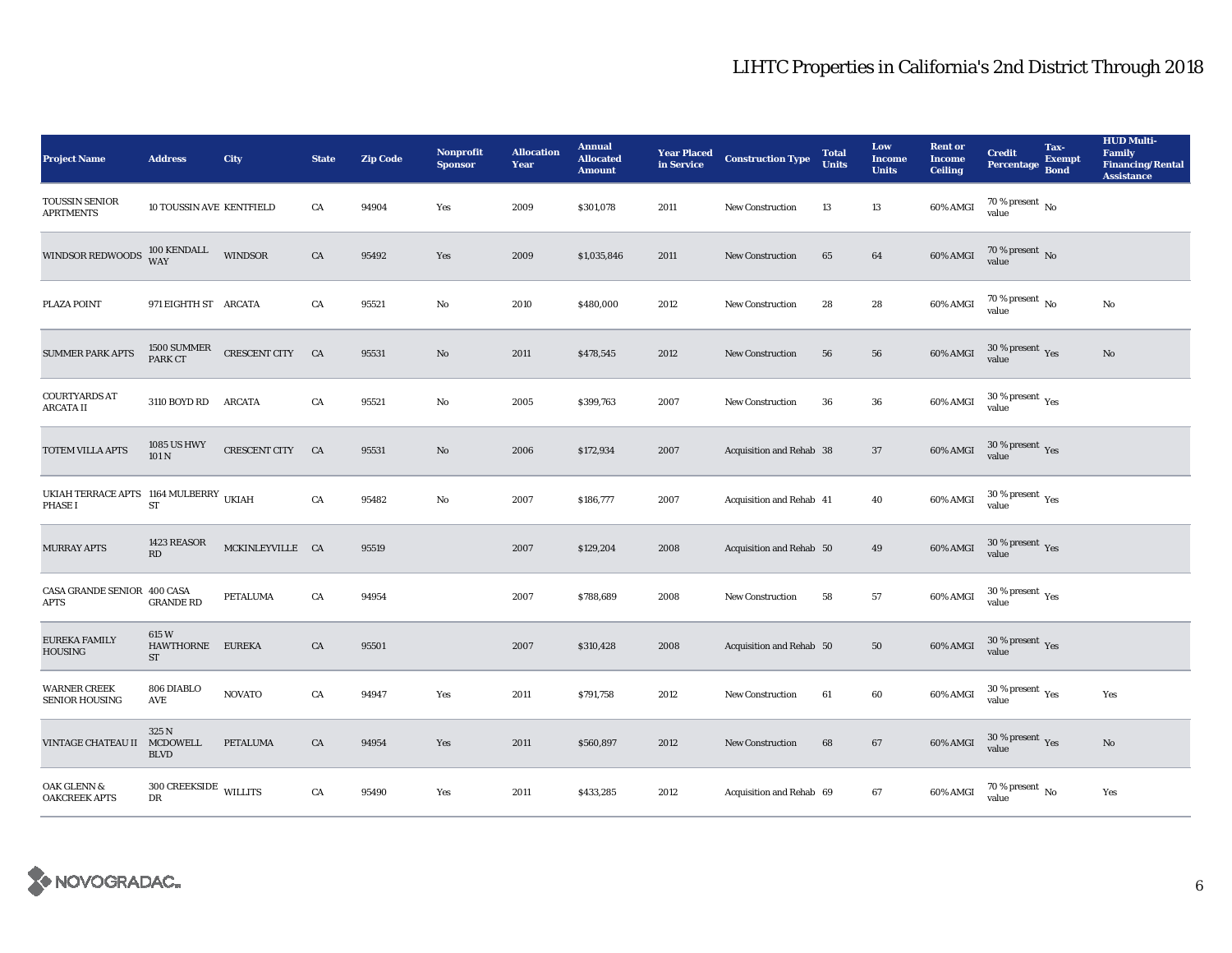| <b>Project Name</b>                    | <b>Address</b>                                   | City            | <b>State</b> | <b>Zip Code</b> | <b>Nonprofit</b><br><b>Sponsor</b> | <b>Allocation</b><br>Year | <b>Annual</b><br><b>Allocated</b><br><b>Amount</b> | <b>Year Placed<br/>in Service</b> | <b>Construction Type</b> | <b>Total</b><br><b>Units</b> | Low<br><b>Income</b><br><b>Units</b> | <b>Rent or</b><br><b>Income</b><br><b>Ceiling</b> | <b>Credit</b><br>Percentage                    | Tax-<br><b>Exempt</b><br><b>Bond</b> | <b>HUD Multi-</b><br>Family<br><b>Financing/Rental</b><br><b>Assistance</b> |
|----------------------------------------|--------------------------------------------------|-----------------|--------------|-----------------|------------------------------------|---------------------------|----------------------------------------------------|-----------------------------------|--------------------------|------------------------------|--------------------------------------|---------------------------------------------------|------------------------------------------------|--------------------------------------|-----------------------------------------------------------------------------|
| <b>ASTER PLACE</b>                     | 2405 ASTER PL EUREKA                             |                 | CA           | 95501           | Yes                                | 2010                      | \$329,089                                          | 2012                              | <b>New Construction</b>  | 40                           | $39\,$                               | 60% AMGI                                          | 30 % present $\sqrt{\gamma_{\rm PS}}$<br>value |                                      | No                                                                          |
| <b>RIVIERA APTS</b>                    | 455 CANAL ST SAN RAFAEL                          |                 | CA           | 94901           | No                                 | 2003                      | \$89,435                                           | 2004                              | Acquisition and Rehab 27 |                              | $\bf 27$                             | 50% AMGI                                          | $30\ \%$ present $\ \ \gamma_{\rm e s}$ value  |                                      |                                                                             |
| <b>SUMMERCREEK</b><br>VILLAGE          | 755 VILLAGE<br>CIR                               | <b>UKIAH</b>    | CA           | 95482           | No                                 | 2002                      | \$0                                                | 2004                              | <b>New Construction</b>  | 64                           | 63                                   |                                                   | $70$ % present $\,$ No $\,$<br>value           |                                      |                                                                             |
| <b>COURTYARDS AT</b><br><b>ARCATA</b>  | 3101 BOYD RD                                     | <b>ARCATA</b>   | CA           | 95521           | $\mathbf{No}$                      | 2002                      | \$639,659                                          | 2004                              | New Construction         | 64                           | 63                                   | 60% AMGI                                          | 70 % present $\,$ No $\,$<br>value             |                                      |                                                                             |
| SHELTER HILL APTS                      | 37 MIWOK WAY MILL VALLEY                         |                 | CA           | 94941           | Yes                                | 2011                      | \$853,649                                          | 2013                              | Acquisition and Rehab 69 |                              | 65                                   | 60% AMGI                                          | $30\,\%$ present $\,$ Yes value                |                                      | Yes                                                                         |
| <b>CHURCH HILL</b><br><b>TOWNHOMES</b> | 2601 SCHOOL ST FORTUNA                           |                 | CA           | 95540           | Yes                                | 2011                      | \$550,000                                          | 2013                              | <b>New Construction</b>  | 35                           | 34                                   | 60% AMGI                                          | $70\,\%$ present $\,$ No value                 |                                      | Yes                                                                         |
| <b>BELL MANOR</b>                      | 8780 BELL RD WINDSOR                             |                 | CA           | 95492           | Yes                                | 2012                      | \$627,033                                          | 2013                              | Acquisition and Rehab 95 |                              | 94                                   | 60% AMGI                                          | $70$ % present $\,$ No value                   |                                      | No                                                                          |
| <b>ANISE TURINA APTS</b>               | 10 LABREA WAY SAN RAFAEL                         |                 | CA           | 94903           | $\mathbf{No}$                      | 2003                      | \$90,705                                           | 2004                              | Acquisition and Rehab 28 |                              | 27                                   | 50% AMGI                                          | $30\,\%$ present $\,$ Yes value                |                                      |                                                                             |
| <b>DOWNTOWN RIVER</b><br><b>APTS</b>   | 35 E<br>WASHINGTON PETALUMA<br><b>ST</b>         |                 | CA           | 94952           | No                                 | 2003                      | \$922,455                                          | 2005                              | <b>New Construction</b>  | 81                           | 80                                   | 60% AMGI                                          | $30\,\%$ present $\,$ Yes value                |                                      |                                                                             |
| <b>LOGAN PLACE</b>                     | 1200 PETALUMA $_{\rm PETALUMA}$<br><b>BLVD N</b> |                 | CA           | 94952           | Yes                                | 2011                      | \$908,887                                          | 2013                              | <b>New Construction</b>  | 66                           | 65                                   | 60% AMGI                                          | $30$ % present $\,$ $\rm Yes$<br>value         |                                      | Yes                                                                         |
| MCCARTY MANOR<br><b>APTS</b>           | 741 WAUGH LN UKIAH                               |                 | CA           | 95482           | Yes                                | 2011                      | \$205,664                                          | 2013                              | Acquisition and Rehab 40 |                              | 40                                   | 60% AMGI                                          | $30\,\%$ present $\,\mathrm{Yes}$ value        |                                      | Yes                                                                         |
| <b>ROUND WALK</b><br><b>VILLAGE</b>    | 745 N<br><b>MCDOWELL</b><br><b>BLVD</b>          | <b>PETALUMA</b> | CA           | 94954           | Yes                                | 2012                      | \$703,493                                          | 2013                              | New Construction         | 129                          | 127                                  | 60% AMGI                                          | $30\,\%$ present $\,$ $\rm Yes$<br>value       |                                      | No                                                                          |
| <b>COTTAGES AT</b><br><b>CYPRESS</b>   | 330 CYPRESS ST FORT BRAGG                        |                 | CA           | 95437           | No                                 | 2012                      | \$405,162                                          | 2014                              | <b>New Construction</b>  | 25                           | 24                                   | 60% AMGI                                          | $70\,\%$ present $\,$ No value                 |                                      | No                                                                          |

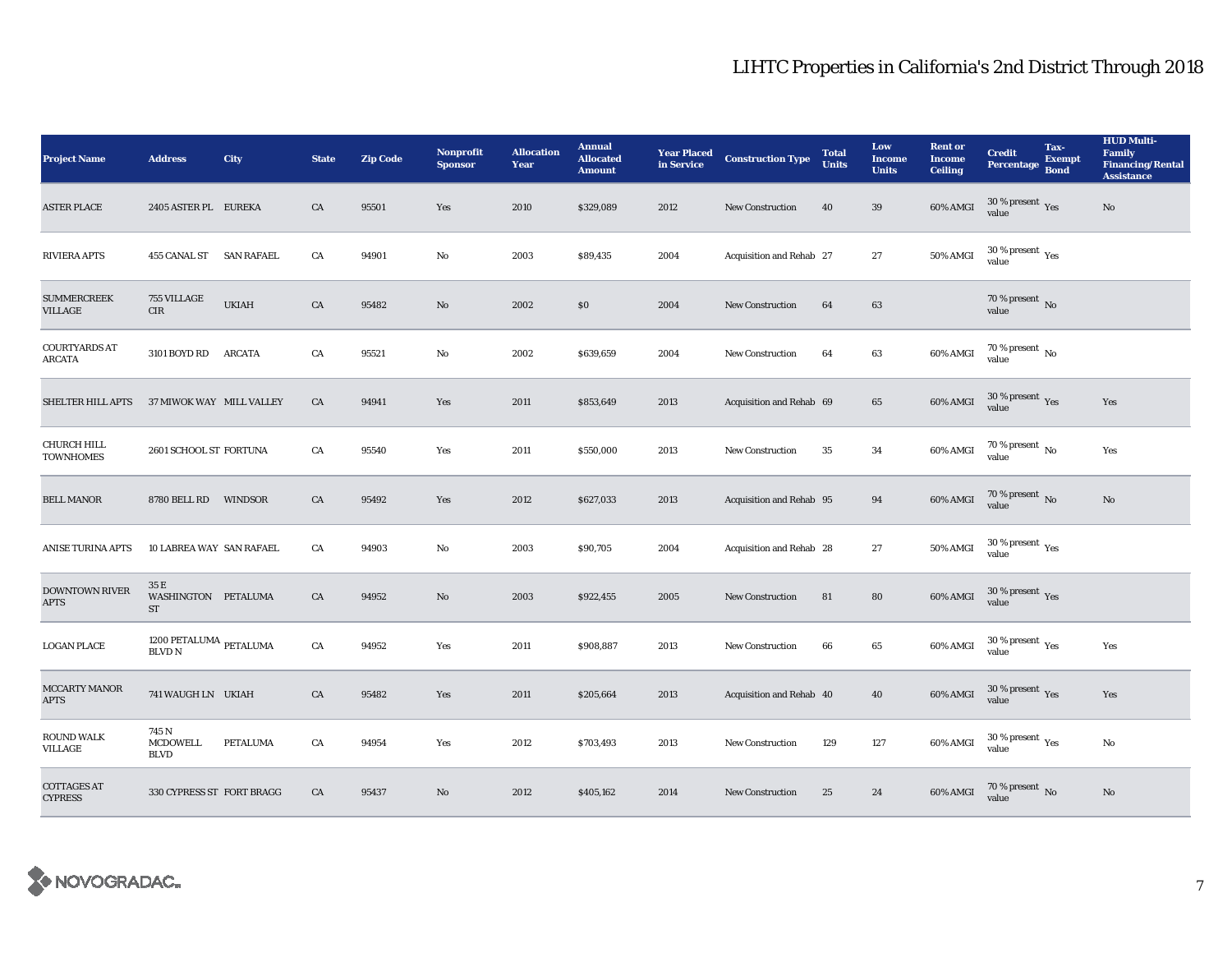| <b>Project Name</b>                                                   | <b>Address</b>                                    | City                 | <b>State</b> | <b>Zip Code</b> | <b>Nonprofit</b><br><b>Sponsor</b> | <b>Allocation</b><br>Year | <b>Annual</b><br><b>Allocated</b><br><b>Amount</b> | <b>Year Placed<br/>in Service</b> | <b>Construction Type</b> | <b>Total</b><br><b>Units</b> | Low<br><b>Income</b><br><b>Units</b> | <b>Rent or</b><br><b>Income</b><br><b>Ceiling</b> | <b>Credit</b><br><b>Percentage</b>          | Tax-<br><b>Exempt</b><br><b>Bond</b> | <b>HUD Multi-</b><br>Family<br><b>Financing/Rental</b><br><b>Assistance</b> |
|-----------------------------------------------------------------------|---------------------------------------------------|----------------------|--------------|-----------------|------------------------------------|---------------------------|----------------------------------------------------|-----------------------------------|--------------------------|------------------------------|--------------------------------------|---------------------------------------------------|---------------------------------------------|--------------------------------------|-----------------------------------------------------------------------------|
| <b>CRESCENT CITY</b><br><b>SENIOR APTS</b>                            | 1125 OREGON<br><b>ST</b>                          | <b>CRESCENT CITY</b> | <b>CA</b>    | 95531           | No                                 | 2013                      | \$389,861                                          | 2014                              | <b>New Construction</b>  | 38                           | 37                                   | 60% AMGI                                          | <b>Both 30%</b><br>and 70%<br>present value | No                                   | Yes                                                                         |
| <b>KELLGREN SENIOR</b><br><b>APTS</b>                                 | <b>855 WOOD</b><br><b>SORREL DR</b>               | <b>PETALUMA</b>      | CA           | 94954           | Yes                                | 2012                      | \$444,504                                          | 2014                              | <b>New Construction</b>  | 50                           | 49                                   | 60% AMGI                                          | $30\,\%$ present $\,$ Yes value             |                                      | Yes                                                                         |
| KINGS VALLEY SENIOR $\,$ 100 KINGS CIR $\,$ CLOVERDALE<br><b>APTS</b> |                                                   |                      | CA           | 95425           | Yes                                | 2012                      | \$379,871                                          | 2014                              | Acquisition and Rehab 99 |                              | 98                                   | 60% AMGI                                          | $30\,\%$ present $\,$ $_{\rm Yes}$<br>value |                                      | Yes                                                                         |
| THE SURF APTS<br>(CRESCENT CITY)                                      | 108 H ST                                          | <b>CRESCENT CITY</b> | CA           | 95531           | No                                 | 2013                      | \$427,542                                          | 2014                              | Acquisition and Rehab 56 |                              | 55                                   | 60% AMGI                                          | <b>Both 30%</b><br>and 70%<br>present value | No                                   | No                                                                          |
| <b>FOREST WINDS</b>                                                   | 6697 OLD<br><b>REDWOOD</b><br><b>HIGHWAY</b>      | WINDSOR              | CA           | 95492           | Yes                                | 2013                      | \$301,401                                          | 2014                              | Acquisition and Rehab 48 |                              | 47                                   | 60% AMGI                                          | $70$ % present $\,$ No value                |                                      | No                                                                          |
| RIO DELL<br><b>APARTMENTS</b>                                         | 753 RIGBY<br><b>AVENUE</b>                        | RIO DELL             | CA           | 95562           | No                                 | 2013                      | \$522,603                                          | 2014                              | Acquisition and Rehab 49 |                              | 48                                   | 60% AMGI                                          | <b>Both 30%</b><br>and 70%<br>present value | No                                   | Yes                                                                         |
| <b>ARCATA BAY</b><br><b>CROSSING</b>                                  | 280 E STREET                                      | <b>ARCATA</b>        | CA           | 95521           | Yes                                | 2014                      | \$373,557                                          | 2015                              | <b>New Construction</b>  | 32                           | 31                                   | 60% AMGI                                          | $70$ % present $\,$ No $\,$<br>value        |                                      | No                                                                          |
| TRINITY RIVER<br><b>ELDER'S VILLAGE</b>                               | 20 CAMPBELL<br><b>FIELD LANE</b>                  | HOOPA                | CA           | 95546           | Yes                                | 2014                      | \$360,411                                          | 2015                              | New Construction         | 12                           | 11                                   | 60% AMGI                                          | $70$ % present $\,$ No value                |                                      | No                                                                          |
| HOLLY HEIGHTS I + II 77 HOLLY<br><b>APARTMENTS</b>                    | <b>STREET</b>                                     | <b>WILLITS</b>       | CA           | 95490           | $\mathbf{No}$                      | 2015                      | \$435,816                                          | 2016                              | Acquisition and Rehab 42 |                              | 41                                   | 60% AMGI                                          | <b>Both 30%</b><br>and 70%<br>present value | No                                   | Yes                                                                         |
| YARROW VILLAGE                                                        | 2080<br><b>STOCKTON</b><br><b>COURT</b>           | <b>FORTUNA</b>       | CA           | 95540           | No                                 | 2014                      | \$539,597                                          | 2016                              | <b>New Construction</b>  | 25                           | 25                                   | 60% AMGI                                          | $70$ % present $\,$ No $\,$<br>value        |                                      | No                                                                          |
| MADRONE VILLAGE                                                       | 712 SYCAMORE<br><b>LANE</b>                       | PETALUMA             | CA           | 94952           | Yes                                | 2015                      | \$206,293                                          | 2016                              | Acquisition and Rehab 23 |                              | $\bf{22}$                            | 60% AMGI                                          | $30\,\%$ present $\,\mathrm{Yes}$ value     |                                      | No                                                                          |
| <b>CREAMERY ROW</b><br><b>TOWNHOMES</b>                               | 1485 CREAMERY $_{\rm \bf ARCATA}$<br><b>ALLEY</b> |                      | CA           | 95521           | No                                 | 2015                      | \$563,018                                          | 2016                              | <b>New Construction</b>  | 18                           | 17                                   | 60% AMGI                                          | 70 % present<br>value                       |                                      | No                                                                          |